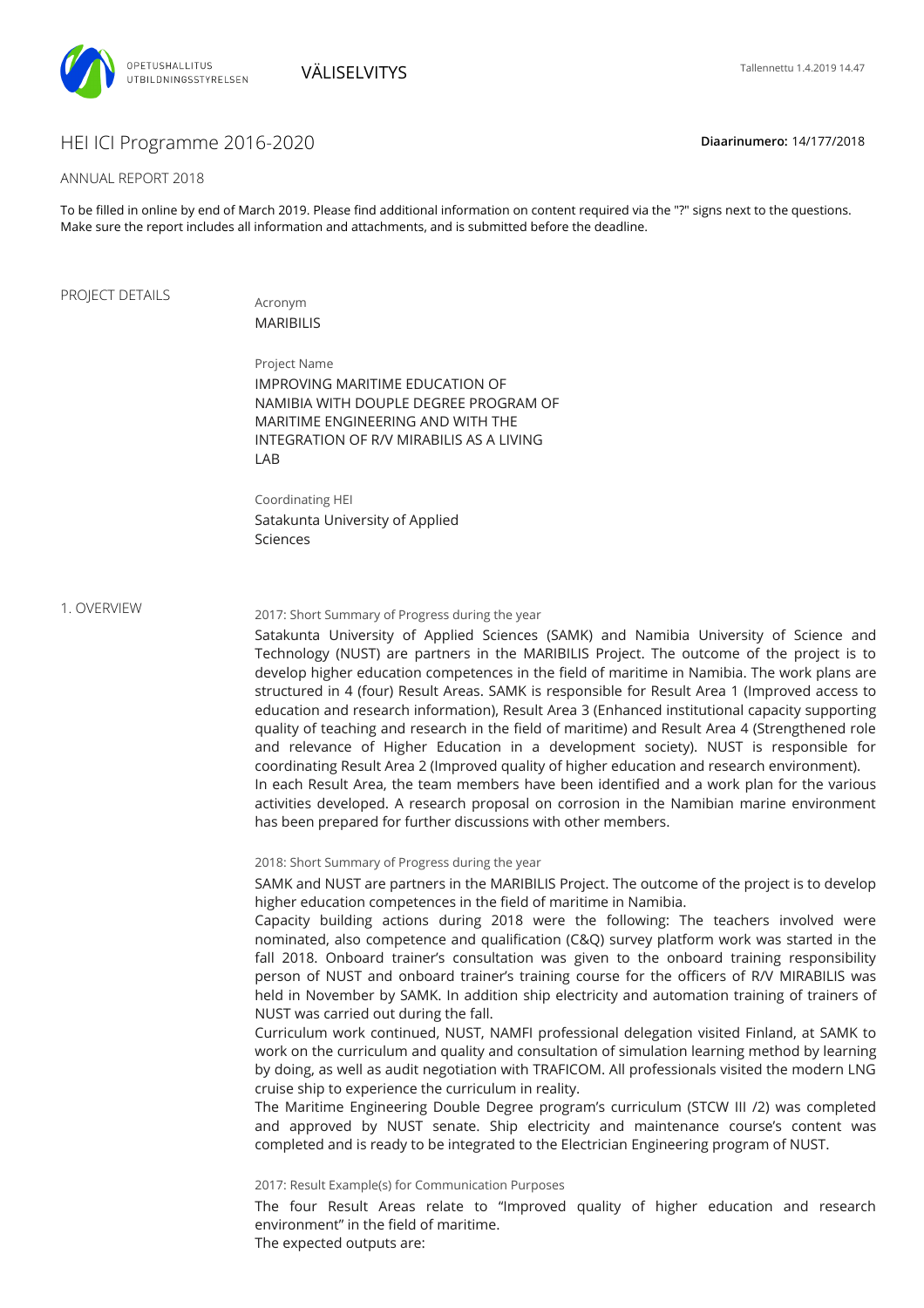1) Result Area 1 - to produce study plans for the capacity building of the teachers at NUST and supervising officers of R/V MIRABILIS.

2) Result Area 2 - the curriculum for the double degree program of maritime engineering (STCW III/2) between NUST and SAMK and renewed curriculum of electricity engineering program of NUST with the integration of R/V Mirabilis as an onboard training vessel and living lab.

- It has been decided to adopt the SAMK curriculum for Marine Engineering, with some improvements, and to integrate R/V MIRABILIS in the curriculum as part of the work- integrated learning.

3) Result Area 3 - to model, build up and establish a comprehensive quality system and administration system.

- It has been decided that the Maritime double degree program will be audited by Finnish Maritime Authorities (TRAFI) according to the IMO / STCW regulations, and the Maritime Authorities of Namibia (DMA) are invited to join the auditing process from the point of view of learning perspective. Furthermore, the degree program shall be subject to the quality system of SAMK.

4) Result Area 4 - to produce facility study and a budget plan, including the integration of R/V MIRABILIS.

- It has been agreed with the Ministry of Fisheries and Maritime Resources that the vessel can be used as an onboard training vessel and living lab. NU

2018: Result Example(s) for Communication Purposes

See above and

- SAMK – NUST Maritime Engineering Double Degree (STCW A- III /2) was launch to the education market of Namibia during the fall 2018. 50 student applied and 17 was chosen into the program.

#### 2. DEVELOPMENT POLICY 2017: Policy Coherence in Partner Countries

Namibia's Vision 2030, which spells out the country's development objectives and strategies, places great emphasis on skills development across all sectors of the economy. The vision is to become a knowledge-based society. Capacity building has high priority and the Vision document anticipates a high-quality education and training system that prepares Namibia to take advantage of a changing global environment, including developments in science and technology. The MARIBILIS project will enable this vision to be achieved.

2018: Policy Coherence in Partner Countries No changes.

2017: Alignment with Finnish Development Policy Goals

- Maritime and Fishery is a traditionally male-dominated sector and generates primarily male jobs for positions at sea. The Project team, which is developing the new curricula for the double degree program, consists of male and female experts from SAMK, NUST and NAMFI. The project consists of core maritime expert teams and supporting teams. Nine of the 23 project experts are female. The project also has important stakeholders which are: the Maritime Administrations of Finland and Namibia; ministries in both countries; the Embassies of Finland and Namibia; media; and private sector companies. During the project work and professional visits in both countries, we have met at least 40 - 50 professional experts who are involved, and 12 - 15 of whom are females acting in significant positions.

- During the professional trip to Rauma, Finland, the project teams made a benchmark visit to Rauma Seaside Industry Park as an example of the maritime industrial ecosystem park, where private – public sector actors have developed an industrial park for the heavy-duty naval industry. This park is located in a logistically ideal area. The park is being built right next to the port and is connected to the national railway and road networks. A nearby educational campus offers a professional workforce and research, development and innovation services. Rauma Seaside Industry Park could be an idea for Walvis Bay industrial area, too.

- To be able to develop a maritime cluster in Namibia, it

2018: Alignment with Finnish Development Policy Goals No changes.

2017: Describe How Human Rights Based Approach Has Been Applied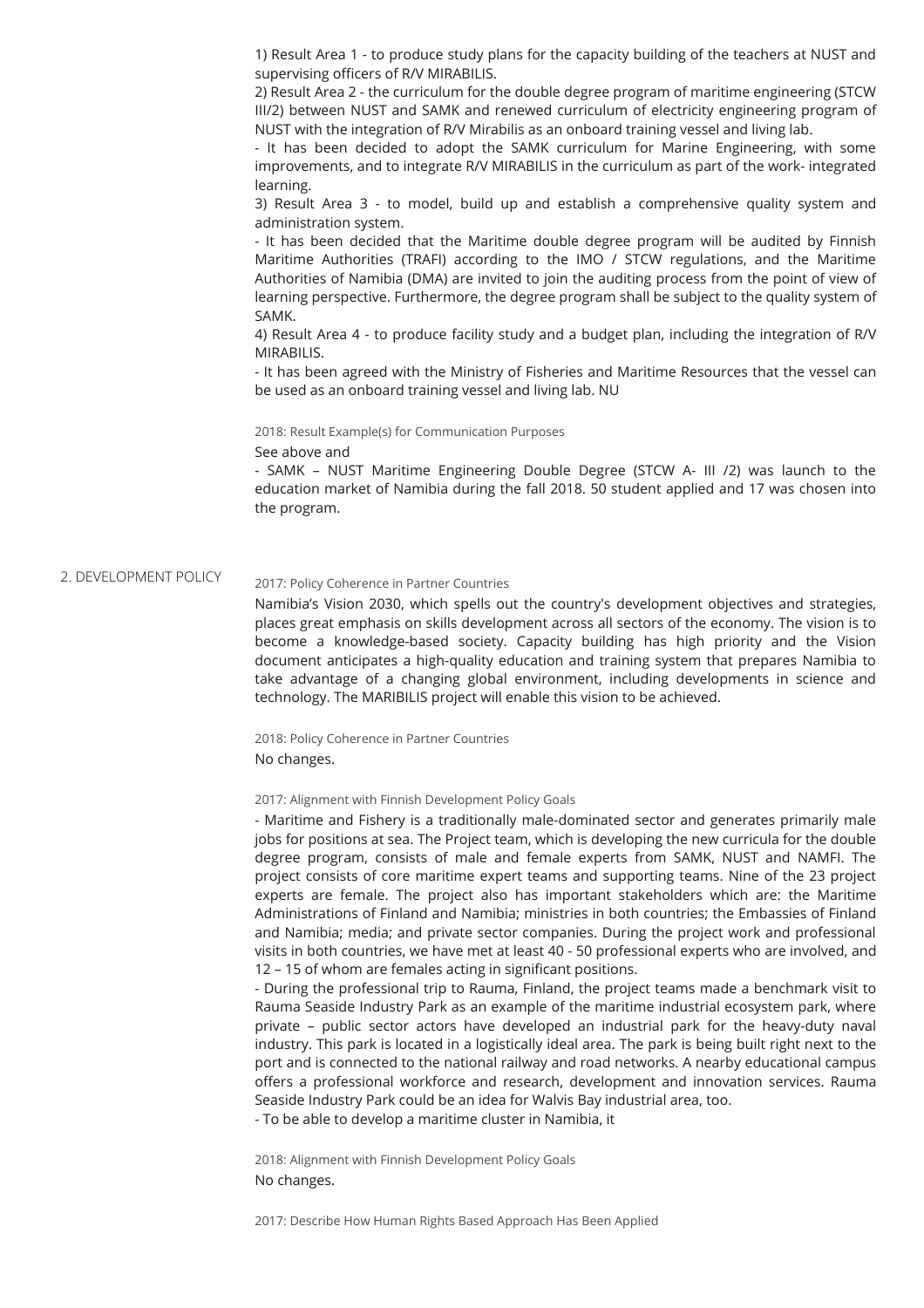- All project partners are equal in MARIBILIS. The project has mixed working teams (all partners involved). The male and female members of the project are equal, and the participants are expected to respect the knowledge and experience of each member, irrespective of gender. The age equality aspect will be met by taking student representatives onto the board of the project and to the steering group.

- All representatives of the partners have an equal right to participate in the collaboration work: board meetings, team meetings, round table discussions, workshops, seminars and other events and in all process work.

- All representatives of the partners and stakeholders of the project have an equal right to follow the progress of the project through the memos and minutes of the meetings, travel reports, and annual and final reports.

- All participants of the project will have equal access to the information produced; they also have the freedom to express themselves whenever they wish. Openness in the decision– making process is guaranteed with open meetings, especially in board meetings.

#### 2018: Describe How Human Rights Based Approach Has Been Applied

• specify how the human rights based approach has been applied in the project - both implementation and results: Explain how human rights principles have been applied (nondiscrimination/ equality participation/inclusion, accountability, transparency) o Scale 4

o There was non-discrimination, team members are treated equally. A student was selected to serve on the steering board. All Partners' representatives have equal right to participate in the project activities.

• Capacity building and sharing experiences can have positive effects on right to education, right to information or another depending on the subject field of the network- please elaborate o Scale 4

o The capacity of NUST staff was strengthened through workshops and trainings.

o Information on the new programme was published in the local newspapers, as well as the NUST website for wider dissemination..

• Stakeholders and their roles, relations and capacities are mapped out and the duty bearers, right holders and responsible actors are identified

o Scale 5

o The involved stakeholders have been engaged in discussion, in order to secure support for the implementation of the programme. All relevant Partners are aware of their roles and responsible actors such as the Namibia Student Financial Assistance Fund (NSFAF) have been briefed about the Programme and the required support

### 2017: Describe Project's Approaches to Gender Perspective

- Equal opportunity will be given to all for participation in the program, irrespective of gender. This will most likely assist in increasing the number of women working directly in the fishing fleet.

2018: Describe Project's Approaches to Gender Perspective No changes.

#### 2017: Describe Project's Approach to Reduction of Inequality

- Namibia's Vision 2030 places the emphasis on eliminating social inequality and ensuring social welfare. The present project will address this by ensuring that quality education is made available to all.

2018: Describe Project's Approach to Reduction of Inequality No changes.

2017: Describe Project's Efforts towards Climate Sustainability

- Writing the Energy Efficiency Design Index (EEDI) into the new curriculum

- Corrosion research of R/V MIRABILIS - helping to keep the vessel seaworthy and allowing marine and fisheries research to be carried out on board

- Finnish innovation energy efficiency tools will be implemented on R/V MIRABILIS
- Special care will focus on waste management and handling of different spills
- ISO 14001 principles will be implemented

2018: Describe Project's Efforts towards Climate Sustainability No changes.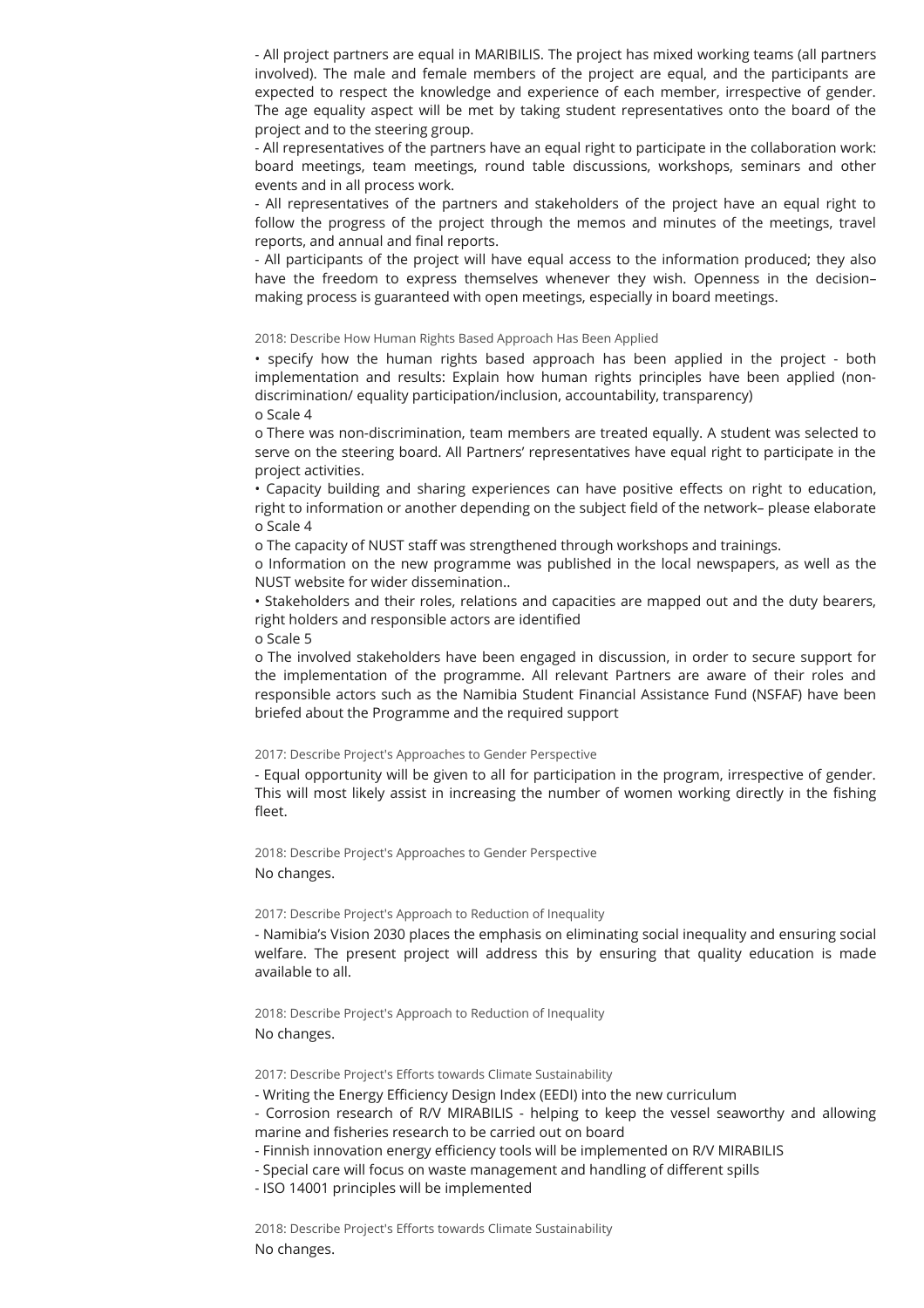2017: Integration of UN Sustainable Development Goals

Namibia's Vision 2030, which spells out the country's development objectives and strategies, places great emphasis on skills development across all sectors of the economy. The vision is to become a knowledge-based society. Capacity building has high priority, and the Vision document anticipates a high-quality education and training system that prepares Namibia to take advantage of a changing global environment, including developments in science and technology. The MARIBILIS project will enable this vision to be achieved.

The MARIBIA project puts an emphasis also on climate action, supporting the operations of R/V MIRABILIS by integrating the vessel into the maritime engineering degree program and also to the electricity engineering program of NUST. The vessel will be utilized as an on-board training vessel and living lab. And since the vessel is used for research purposes in the marine and fisheries fields, the MARIBILIS project also supports the sustainable use of oceans, seas and marine resources.

2018: Integration of UN Sustainable Development Goals No changes.

3. RESULTS

#### Planned Outcome of the Project

- The outcome of the project is to develop higher education competences in the field of maritime in Namibia

### PROGRESS TOWARDS THE OUTCOME IN 2017

- Professional Visit and Kick-Off meeting in Rauma 3 - 8.6.2017, Finland and the visit to Rauma Seaside Industry Park and Rauma Marine Constructions (RMC) Ltd. In the Kick-Off meeting the board, the steering group, the student representatives, the budget and the self-finance portions and work plans were decided upon.

- The Project Cooperation Agreement is ready to be accepted by SAMK. The agreement is now in the legal office of NUST

- Professional Visit to Namibia (14. – 27.10.2017): Ocial Launch and Media Event of the project was arranged in cooperation with the Finnish Embassy and SAMK, NUST and NAMFI. Maritime Education Framework meetings were held with the following Ministries: the Ministry of Fisheries and Marine Resources, Work and Transport, Justice, Higher Education, and the Directorate of Maritime Affairs (DMA)

Meetings with important Stakeholders: University of Namibia, NAMPORT, Walvis Bay Office of the Mayor, and the Marine and Fisheries Research Center NatMIRC.

- A two-day project seminar in Walvis Bay and professional visits to R/V MIRABILIS and the Namibia Maritime and Fisheries Institute.

- It has been agreed that the SAMK Maritime Degree Program curriculum is the foundation document of the Maritime Engineering Double Degree Program of SAMK and NUST.

- The first draft of the results time Schedule is ready

- SAMK Maritime engineering curriculum delivered in August 2018

- First draft of Implementation plan of the degree program and responsibilities of ea

PROGRESS TOWARDS THE OUTCOME IN 2018

- The curriculum for double degree in Marine Engineering was developed and discussed with the relevant stakeholders of NUST.

- The double degree programme has been approved by NUST senate and submitted to the Namibia Qualification Authority (NOA) for accreditation.

- An assessment of the MIRABILIS vessel was done and research areas identified.

- A Training of Trainers (ToT) on Ship Electrical Systems and Ship Automation was conducted by SAMK at Walvis Bay, Namibia.

### Planned Results of the Project

I) Improved Access to Higher education and research information

2) Improved quality of higher education and research environment

3) Enhanced Institutional capacity supporting quality of teaching and research

4) Strengthened role and relevance of HE in development of society

2017 RESULTS UNDER RESULT AREA 1: Improved access to higher education and research information Activity 1.1. Identification of the people involved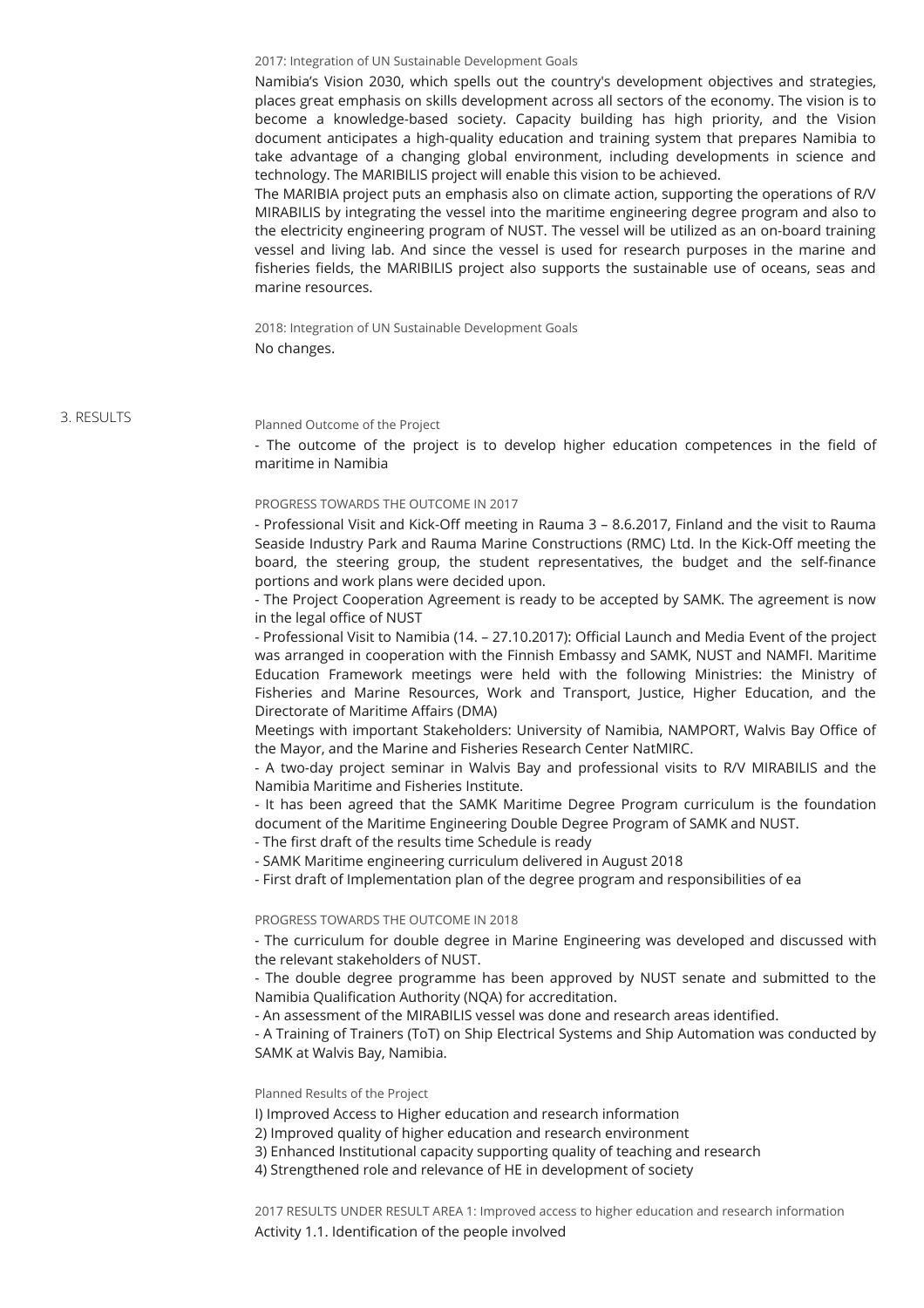- Identification of the persons involved was finalized at the Kick-Off meeting in Rauma on 5.6.2017

Activity 1.2. Evaluating the existing expertise and further expertise required

- The persons involved will evaluate and document the present degree skills and the degrees and skills needed according to STCW and to the common comprehensive quality system of SAMK, NUST and NAMFI with guidance of the team leader.

- This is planned to be finalized by May 2018

Activity 1.3.Personal study plans

- Personal study plans will be written for the persons involved with the guidance of the team leader.

- This is planned to be done by June 2018

Activity 1.4.Transition plan implementation

- The action plans with the timetables how the studies will be arranged and made.

- This is scheduled to be done by August – September 2018

Activity 1.5.Evaluation and feedback

- The persons involved will process how they have achieved their personal study goals and targets.

- This is planned to be done by March 2020

Output 1.1 Study plans produced and developed for the capacity-building of the teachers of NUST and NAMFI and for the officers (to become responsible supervising officers) of R/V MIRABILIS.

Quantitative indicator: Number of teachers and officers trained

- Final Results expected in March 2020

Quality indicator: How the skills are improved and approved

- Final Results expected in March 2020

2018 RESULTS UNDER RESULT AREA 1: Improved access to higher education and research information

Output 1.1 Produced developed study plans for the capacity building of the teachers of NUST and NAMFI and for the officers (to become responsible supervising officers) of R/V MIRABILIS. Quantitative indicator; Number of teachers and officers trained

Quality indicator; How the skills are improved and approved

- The teachers involved are nominated / Nov 2018

- Competence and Qualification (C&Q) survey platform work was started Sep 2018

- Onboard Trainer's training course for the Officers of R/V MIRABILIS, Nov 2018

- Onboard Trainer's consultation was given to the Onboard Training responsibility person Mr Antony Apata, NUST by Captain Kai Raikunen, SAMK, Nov 2018

- Ship Electricity and Automation Training of Trainers of NUST (TOT) , by SEO Jarno Laine, WinNova, Nov 2018

2017 RESULTS UNDER RESULT AREA 2: Improved quality of higher education and research environment

Activity 2.1.: Identification of the team members involved, related industrial representatives, stakeholders The team members were identified for curriculum development and research activities in June 2017. Activity 2.2.Evaluating the present curricula with comparison, for common status quo understanding .It was decided to develop a double degree program in marine engineering in partnership with SAMK. NUST received and reviewed the SAMK curriculum for marine engineering. Detailed discussions were held between NUST and SAMK experts at Windhoek and Walvis Bay during October 2017.he present curricula of SAMK were compared with the curricula developed under the MARIBIA project. he present curricula contained most of the elements identified in the MARIBIA project, it was decided to adopt the SAMK curriculum for Marine Engineering with some improvements. The courses which can be handled by NUST/NAMFI were identified. Evaluation of Lecturers of NUST/NAMFI handling these courses will be carried out. The schedule for various activities was drawn up. Activity 2.3.: Assessing how R/V MIRABILIS can be integrated; consultation with industry .Orientation/training under supervision of SAMK experts was organized on R/V MIRABILIS. It was decided to integrate R/V MIRABILIS in the curriculum as part of the work-integrated learning. Corrosion in the marine environment and operation/maintenance of a ship's electrical engineering systems were

2018 RESULTS UNDER RESULT AREA 2: Improved quality of higher education and research environment Output indicator 2.1

New teaching methods, curricula, study programmes, modules and quality assurance mechanisms (number/%)

- The Maritime Engineering Double Degree program's curriculum (STCW III /2) was finalized Nov 2018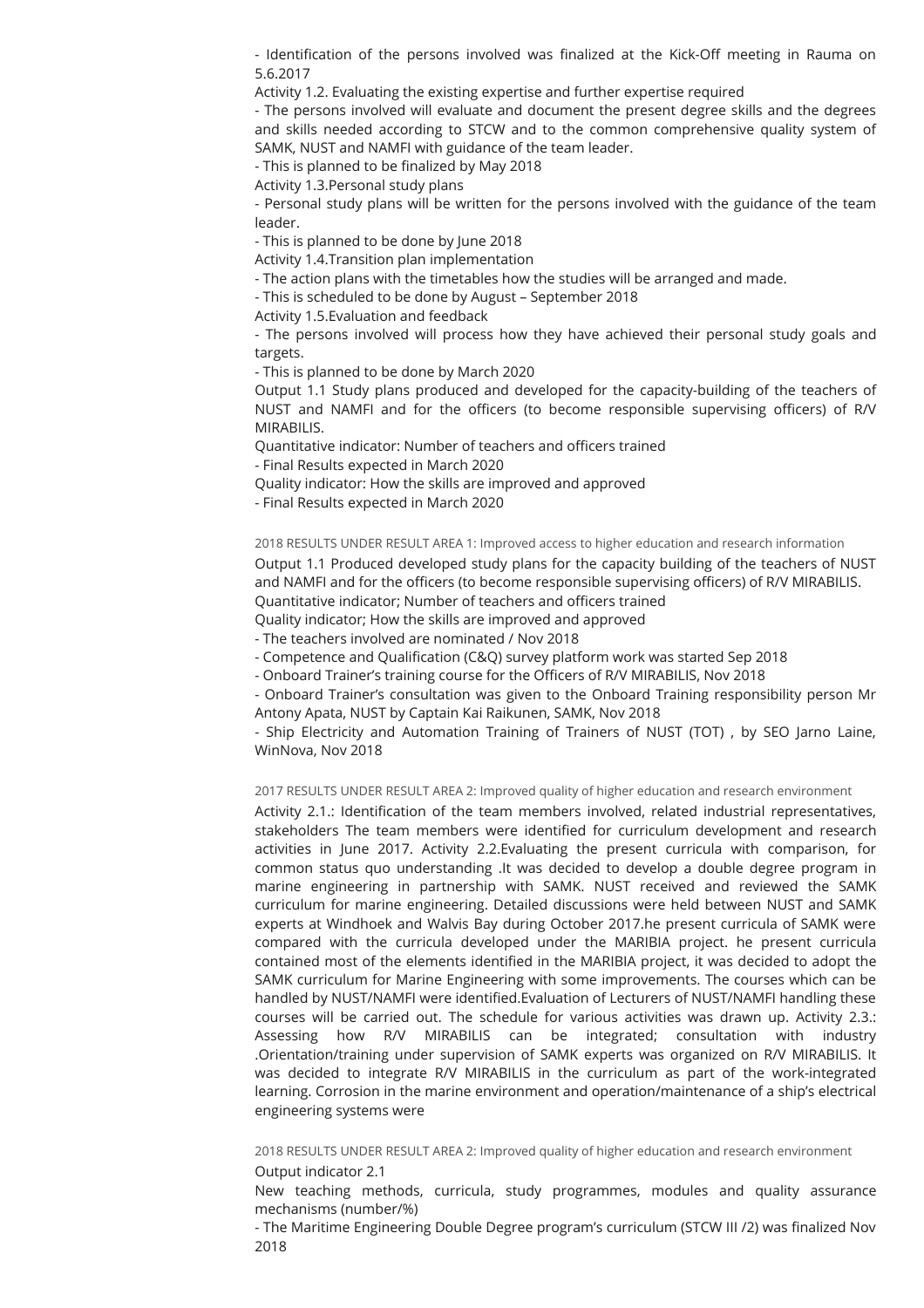- The implementation plan of the Double Degree program was finalized Nov 2018.

- The curriculum was discussed with the stakeholders of NUST, Nov 2018

- Ship Electricity and Maintenance course's content is ready to be integrated to the Electrician Engineering program of NUST.

- Corrosion Research of the sea water pipes of R/V MIRABILIS was done by the NUST and SAMK, fall 2018.

- Oritentation/ training under supervison of SAMK experts eas organized on R/ V MIRABILIS, Now 2018.

- The MOU of the integration of the R/V MIIRABILIS as an onboard training vessel between Ministry of MFMR and NUST is prepared not signed.

- The board of NUST has difficulties to do a subcontract with NUST of the implementation of DD.

- Board of NAMFI wants to be an equal partner with SAMK and NUST. This not possible due the law of University of Applied Sciences in Finland. From the Finnish point of view the DD agreement can only be made between higher education institutes.

- DMA (Department of Maritime Authorities under Ministry of Work and Transportation) of has not prepared the draft of bilateral agreement as they have promised Feb 2018.

- Ministry of Foreign Affairs of Finland ( Now 2018) Inspector Janne Koivu, South and West South Department of Africa, MFA told that Finland do not want bilateral agreement between the countries in this matter. The MOU between TRAFICOM, Finland and DMA, Namibia is possible.

- Deputy Director Ingrid Tjizo Ministry of International Relation and Cooperation was nominated as member of board of MARIBILIS project is helping to solve the problem.

- SAMK is preparing the DD partnership agreement with NUST and expects NUST to do the subcontract agreement with NAMFI.

- SAMK can sign a MOU between NUST and NAMFI, but DD Partnership Agreement must be only signed between NUST and NAMFI. Later if NAMFI is officially recognized as higher institute organization the DD in Maritime Engineering partnership agreement can be rewritten and signed by three equal partners.

- The Permanent Secretary Mr Moses, MFMR has been very difficult to reached by the Management of NUST. This delays the activities of the project.

Output indicator 2.2

New collaboration initiatives, (joint) publications or dissemination events (number/%)

- Launch of the DD in Maritime Engineering in Namibia, fall 2018.

2017 RESULTS UNDER RESULT AREA 3: Enhanced Institutional capacity supporting quality of teaching and research

Activity 3.1.Identification of the persons involved

- Identification of the persons involved was carried out by SAMK, NUST and NAMFI in the Kick-Off meeting in Rauma on 5.6.2017

Activity 3.2.Evaluation of the present quality and student administration systems

- The evaluation of the quality and student administration systems of SAMK, NUST and NAMFI was done already during the MARIBIA project, and now the results of that evaluation can be used as a foundation for updating the information for the purposes of the common double degree program.

- It has been found that the Maritime Engineering Double Degree program will be subject to the SAMK's Quality system. But the quality systems of NUST and its affiliate partner NAMFI will need to be on a quality level that Finnish Maritime Authorities can approve.

Activity 3.3.Comparison of the quality systems and the student administration system

- A comparison of the quality systems of SAMK, NUST and NAMFI was already carried out in the MARIBIA project, and that data can now be used for the purposes of developing a common quality and student administration system for double degree purposes.

- The quality system of NUST's affiliate partner NAMFI must be approved on a level that can be approved by Finnish Maritime Authorities.

Activity 3.4. Compose one common comprehensive quality and student administration system - It has been found that no common comprehensive quality and administration system is needed, but the quality systems of

2018 RESULTS UNDER RESULT AREA 3: Enhanced Institutional capacity supporting quality of teaching and research

- Maritime Framework negotiation in the Embassy of Finland, Windhoek Feb 2018.

- Negotiation with Maritime Authorities of Finland and Namibia, Feb - May 2018

- Negotiation and the draft of MOU between NUST MFMR of the integration of R/V MIRABILIS as on board training vessel, Fall 2018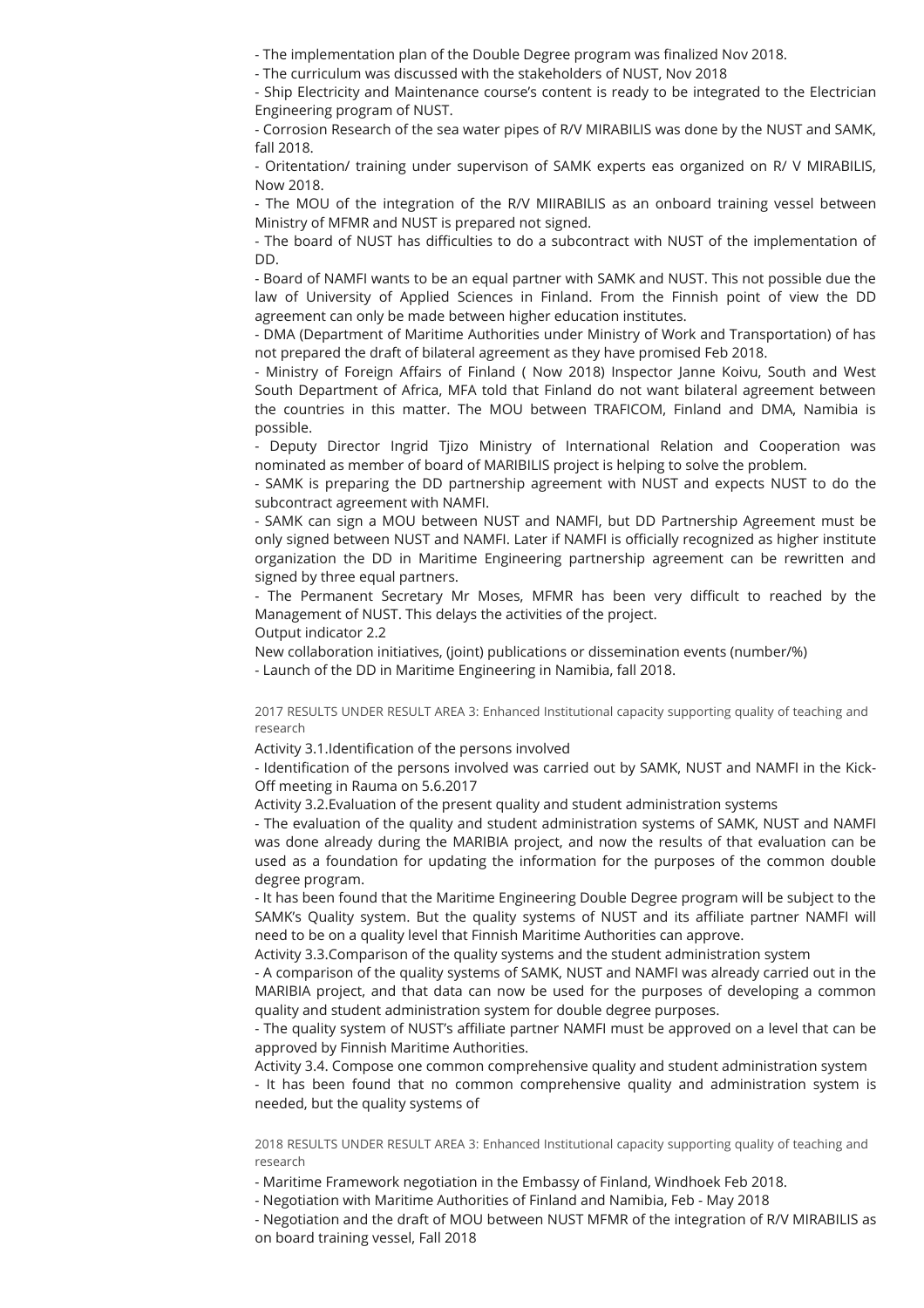- The Auditing pre material work, Sep – Dec 2018

- The Partnership Agreement of the DD is not signed due to that some important administrative is not agreed between the partners.

Output indicator 3.2

New mechanisms/tools created for management (number/%)

- Deputy Director Ingrid Tjizo Ministry of International Relation and Cooperation was nominated as member of board of MARIBILIS project to help to solve the problem with partnership agreement and auditing of the DD in Maritime Engineering program.

#### 2017 RESULTS UNDER RESULT AREA 4: Strengthened role and relevance of HE in development of society

Activity 4.1. Identification of the people involved - Identification of the persons involved was carried out by SAMK, NUST and NAMFI in the Kick-Off meeting in Rauma 5.6.2017 Activity 4.2. Evaluation of the facilities of SAMK, NUST and NAMFI and R/V Mirabilis according to the STCW - The first evaluation was already done in the MARIBIA project in 2013 - 2015. Now the evaluation needs to be updated to check the situation in SAMK, NUST and NAMFI now, and how the use and the costs of R/V Mirabilis as a living lab and on-board training vessel will be taken into consideration. Consideration of how each other's facilities (simulations, labs, software) will be utilized effectively in the double degree program. - The work was continued in October 2017 with a visit to R/V MIRABILIS

Activity 4.3. Facility plan and budget for the required teaching facilities - The existing facilities (for example labs, simulations, software) and the costs of using R/V Mirabilis as living lab and on-board training vessel must be documented and calculated and it should be considered as to how they will be utilized effectively for double degree and electricity degree purposes. - The work will continue during February – May 2018 Activity 4.4. Transition plan implementation The team leader will conduct the process of the evaluation and budget calculations with online, physical meetings and workshops.- The work will continue after activities 1 – 3 during September 2018 April 2019 -

### 2018 RESULTS UNDER RESULT AREA 4: Strengthened role and relevance of HE in development of society

Result Area 4 (Strengthened role and relevance of Higher Education in a development society) / Facility and budgeting of the Facilities

- The Integration negotiation of R/V MIRABILIS as on board training vessel, between NUST and MFMR started during the fall 2018.

- Pre inspector visit of SAMK of the facilities of NUST and NAMFI were done Nov 2018 during the professional visit of SAMK.

- NAMFI had some difficulties with the idea of the SAMK pre inspection so it was decided to arrange a meeting to discuss of the implementation plan and NAMFI's role into it instead in NAMFI.

### 2017: Changes in Operational Environment

- The University of Namibia (UNAM) is developing similar maritime education (started spring 2017). This has raised some confusion and political talks among the stakeholders.

- The economic situation in Namibia is more difficult than earlier. National budget cuts have also affected the education sector.

- Namibia has established a whitelisting committee to help the country in the whitelisting process to achieve international recognition by the International Maritime Organization (IMO) for its maritime administration and education. The committee has two sub-committees - justice and education. Dr Samuel John, NUST is a member of the education sub-committee.

- The Ministry of Justice has established a committee to reform the national laws and Acts needed for the development of maritime education and administration.

#### 2018: Changes in Operational Environment

The risks of the project are shared in three groups; Contextual, programmatic and institutional risks. The main risks are involve with nature (the economy of Namibia is very depending on natural resources), commitment of the important stakeholders (e.g. ministries) of the project, brain drains and and cultural / institutional difference among the actors of the project. The risks that can influence the project are as follows:

- Contextual Risks
- Change of focus in national development planning caused by natural disaster
- Problems in co-ordination between concerned ministries
- No interest by students in maritime engine education programme
- Other ports are built in the regions that reduce marine activity in Namibia
- Programmatic Risks
- Goverment pulls out of programme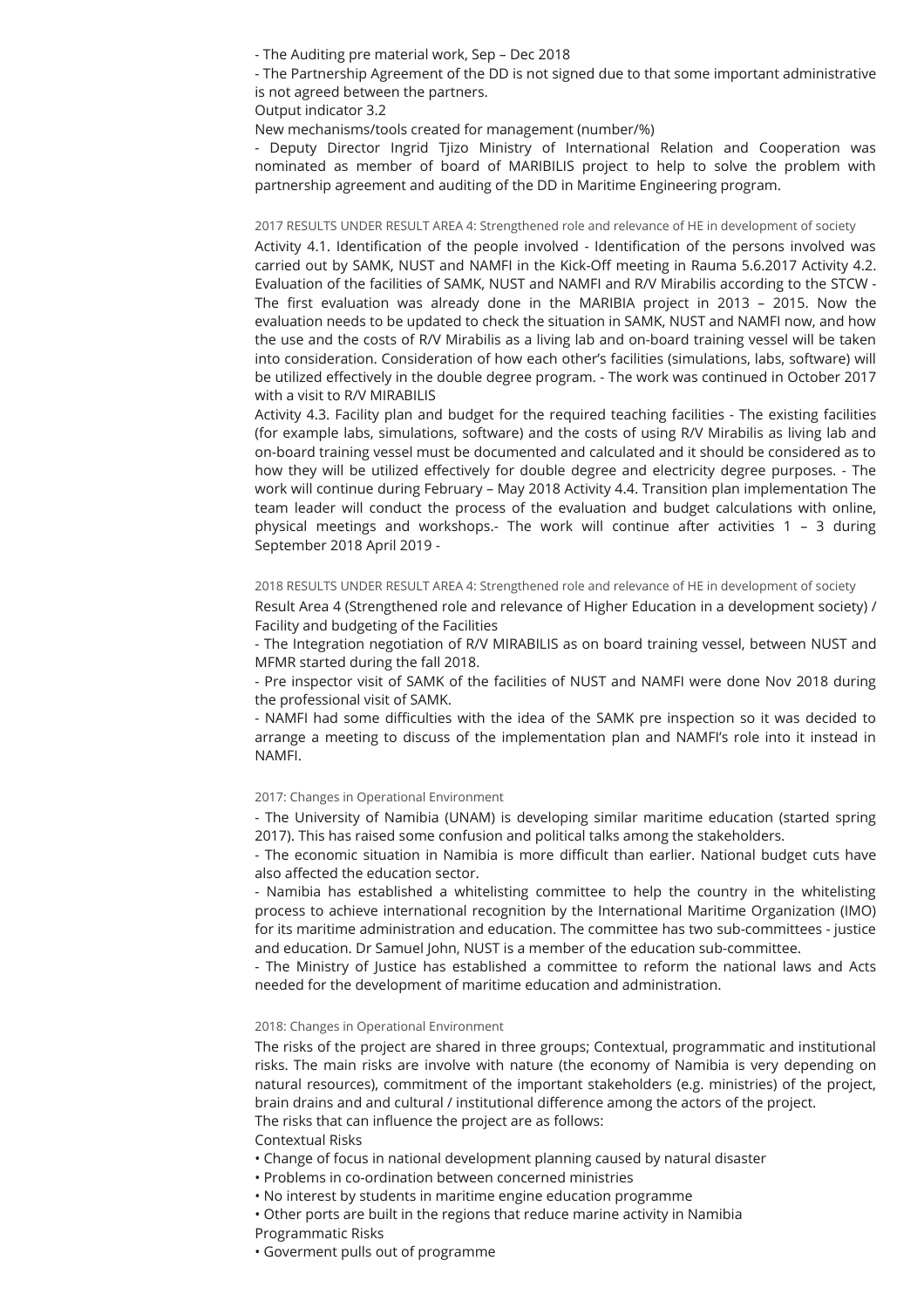• Mirabilis not operational

• Other HEIs are setting up competing Marine Engineering programmes in the country Institutional Risks

- Brain drain students
- Brain drain sta
- Lack of synergy between the Institutions

 $\cdot$  Slow coordination within and between the relevant Ministries may affect the project negatively, as this may slow down the implementation.

• The funding provided through the project is not adequate to cover all key activities, especially the research component, and thus this may hinder the successful implementation of the project.

### 2017: Impacts of the Project in Partner Institutions So Far

- The needs assessment conducted by NUST clearly indicates the need to develop the Marine Engineering program in Namibia. Efforts towards developing the program in Marine Engineering will also contribute towards the inclusion of Namibia in the white list. The NUST Senate has approved the proposal to develop a double degree program in Marine Engineering in partnership with SAMK.

- NAMPORT, the City of Walvis Bay, the Ministry of Fisheries and Marine Resources, the Ministry of Justice, the Ministry of Higher Education and Namibia Maritime Authorities have expressed their support for the maritime education development work, and also for the work done to reveal the importance of understanding the national and international framework of maritime education, in the meetings held during the professional visit 14. – 27.10.17,

- The Ministry of Justice has established a committee to reform the national laws and Acts as required for the development of maritime education and administration.

#### 2018: Impacts of the Project in Partner Institutions So Far

The needs assessment which was conducted by NUST clearly indicates the need to develop Marine Engineering programme in Namibia. Efforts towards developing the programme in Marine Engineering will also contribute towards the efforts of getting Namibia on the white list, which will benefit the country at large. NUST Senate has approved the implementation of a double degree programme in Marine Engineering in partnership with SAMK. The Programme attracted a lot of applications and it was commenced in January 2019.

### 2017: Impacts of the Project in Finland

- Corrosion research work will be done in cooperation with Rauma Maritime Construction Ltd. The results will benefit the maritime technology solutions in the future.

- Wärtsilä Ship Power has an interest in Africa markets, in particular in the Walvis Bay region, in the ship maintenance service markets.

- SAMK has developed a maritime education development consultant service product for education export purposes. The experience of SAMK via development work in Namibia has been transferred also to the South Africa education markets.

### 2018: Impacts of the Project in Finland

- The understanding of the cultural differences and challenges of developing country is increased.

- The importance of the good functionality of the administration is learned.

- The appreciation of the Finnish official administration is high.

### 4. SUSTAINABILITY

### 2017: How has the sustainability of achievements been ensured?

The double degree program in Marine Engineering will continue to be offered after the end of the project. Students in Namibia will be enroled for the program and course fees will be levied which will ensure continuation of the program without external support.

#### 2018: How has the sustainability of achievements been ensured?

The double degree programme in Marine Engineering will continue to be offered even beyond the project's life cycle. Students in Namibia will be enrolled for the programme and course fees will be levied which will ensure continuation of the programme without external support. Furthermore, the Namibia Student Financial Assistance Fund and the Maritime cluster of Namibia will be approached to sponsor students for the programme. The Programme is well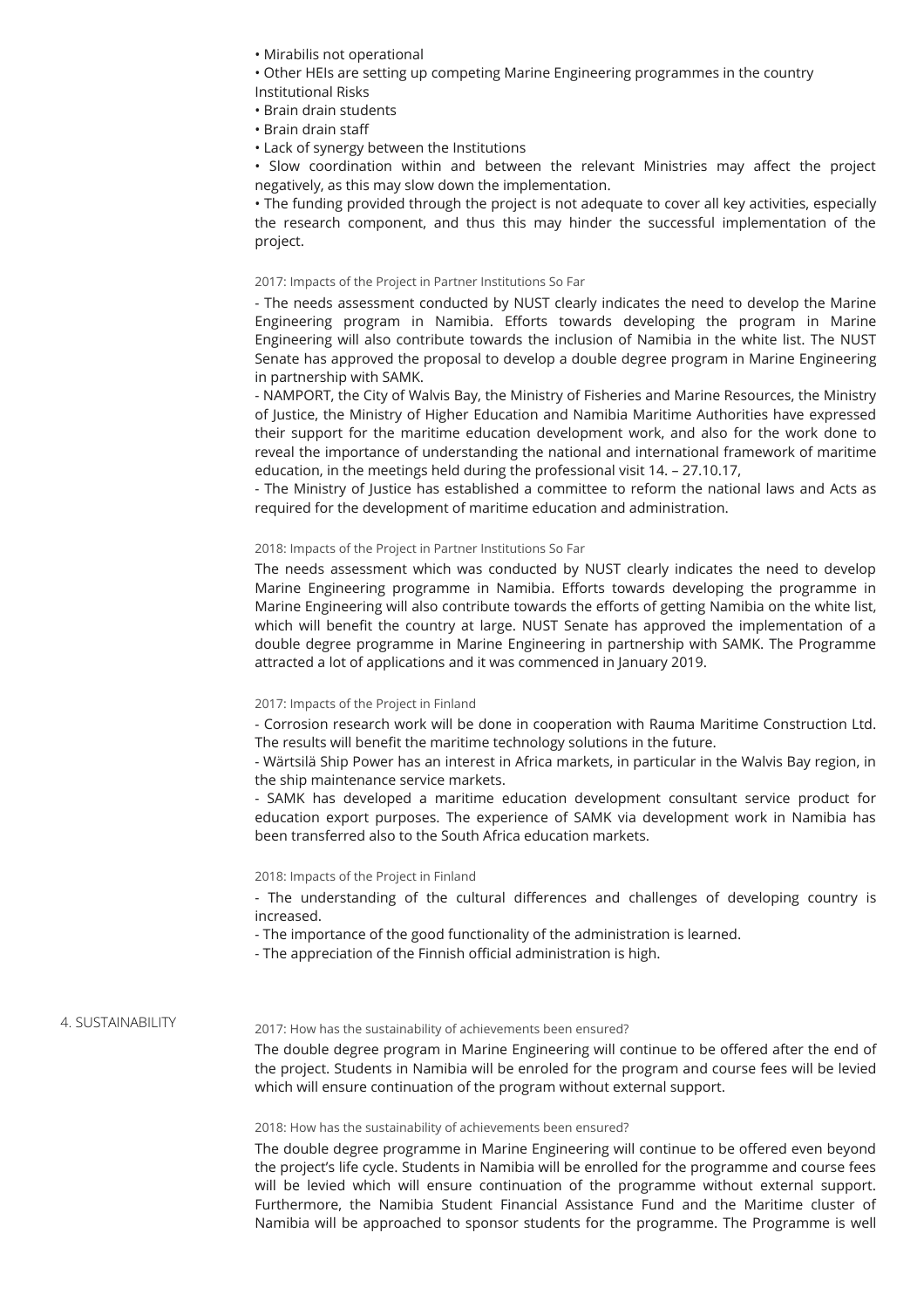received by the Stakeholders and, strong support has been pledged from the government and Marine Sector.

DD in Maritime Education will be a degree program of SAMK's as long as Namibia is not white listed country by IMO. The DD program can even continue after the listing if both parties SAMK and NUST and also NAMFI will so agree and this is approved by the maritime authorities of Namibia and the Ministry of Higher Education of Namibia.

2017: How has Sustained Support for Activities been Ensured in the Institutions?

- The Vice-Chancellor of NUST and the Managing Director of SAMK are on the board of the MARIBILIS project. They have helped with important stakeholders when necessary.

- The RDI office at SAMK offers financial and secretarial assistance

- The Vice-Chancellor's Office / Project Services Unit of NUST offers financial and administrative support to NUST

- The Technical assistant at SAMK offers MOODLE environment assistance to SAMK, NUST and NAMFI

- The Finnish Embassy's support, assistance and authority services have played a very important role, since maritime education is conducted in such a regulatory way, concerning 5 different ministries

2018: How has Sustained Support for Activities been Ensured in the Institutions?

- The Dean of School of Engineering of NUST as assistant of Vice Chancellor and the Dean of Faculty of Logistics and Maritime Technology of SAMK are on the board of the MARIBILIS project. They have helped with important stakeholders when necessary.

- The RDI office at SAMK offers financial and secretarial assistance

- The Vice-Chancellor's Office / Project Services Unit of NUST offers financial and administrative support to NUST

- The Technical assistant at SAMK offers MOODLE environment assistance to SAMK, NUST and NAMFI

- The Finnish Embassy's support, assistance and authority services have played a very important role, since maritime education is conducted in such a regulatory way, concerning 5 different ministries

### 5. COMPLEMENTARITY

2017: Complementarity and Links with Other Donors None

2018: Complementarity and Links with Other Donors

The Embassy of Finland, Windhoek has contacted the Permanent Secretary of Ministry of Fisheries and Marine Resources.

The Embassy of Finland has provide negotiation venue and online connection when needed.

2017: Links with other HEI ICI projects

- ICI project MARINE RESEARCH CAPACITY DEVELOPMENT IN NAMIBIA (MARINAM) 2012 2015
- HEI ICI project Improving the Maritime Education of Namibia (MARIBIA) project 2013 2015

### 2018: Links with other HEI ICI projects

- ICI project MARINE RESEARCH CAPACITY DEVELOPMENT IN NAMIBIA (MARINAM) 2012 – 2015

- HEI ICI project Improving the Maritime Education of Namibia (MARIBIA) project 2013 -2015

- Maritime Education is so different from other educations due the importance of the framework and for example the on board training that synergies are hard to find.

### 2017: Links to Educational Export

SAMK is applying for EU funding in cooperation with three Universities from South Africa (NMU, CPUT, DUT) and Hohchschule Wisma, Germany and Southampton Solent University, UK in the field of maritime / ERASMUS + 2018 /KA2 – Cooperation for innovation and the exchange of good practices - Capacity Building in the field of Higher Education.

### 2018: Links to Educational Export

SAMK in cooperation with Nelson Mandela University (NMU), Cape Peninsula University of Technology (CPUT), Durban University of Technology (DUT), SA and Hochshule Wismar, Germany and Solent University, UK got ERASMUS + 2018 / KA2 funding for one million euros to develop the maritime education of the consortium ( 2018 – 2021).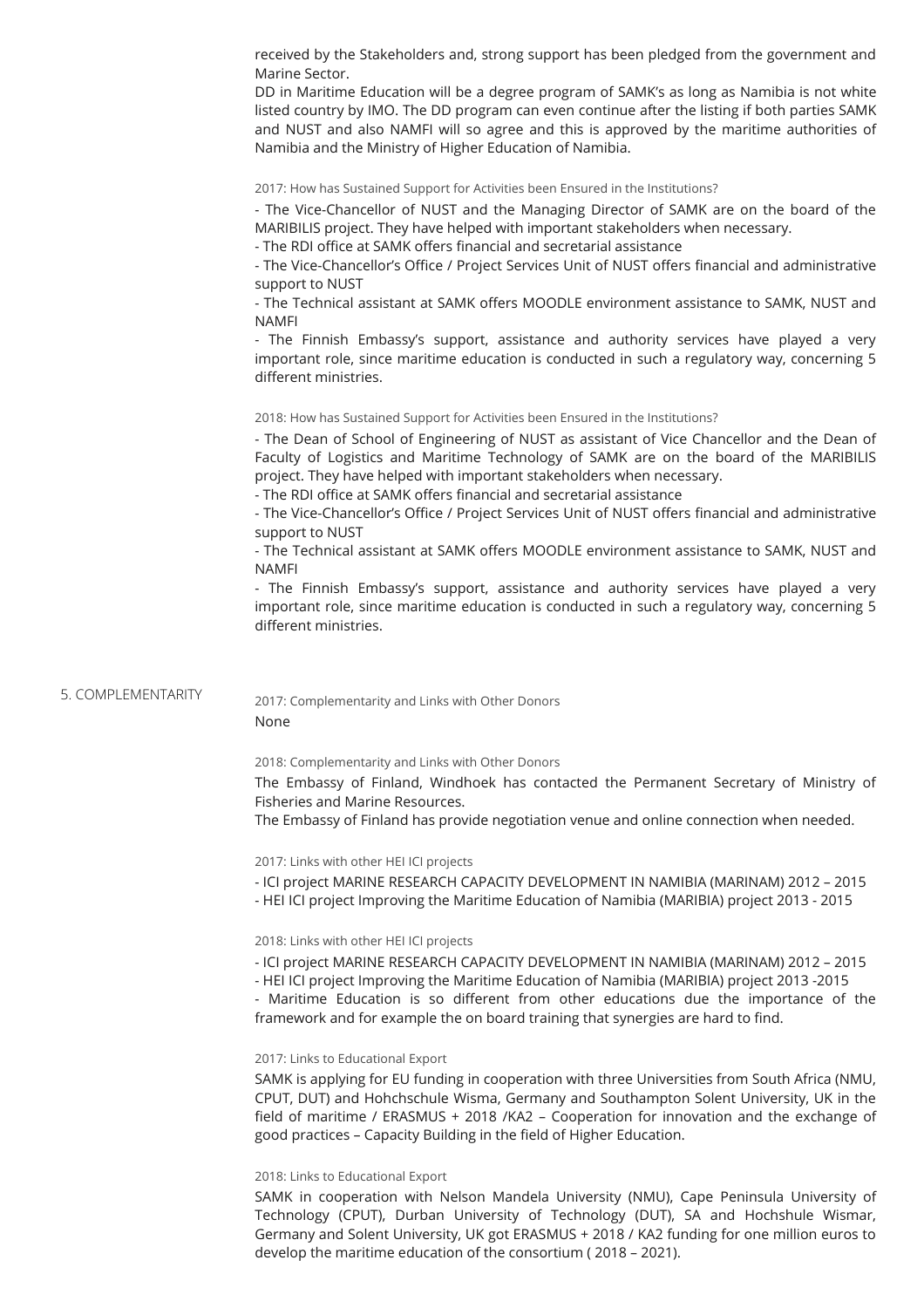SAMK has developed following projects after ICI and HEI ICI programs : Namhub https://www.theseus.fi/bitstream/handle/10024/116542/2016\_B\_11\_SAMK\_NAMHUB\_loppurapo sequence=1 Namurban- https://smarturbanbusiness.samk.fi/namurban/ MTCC – Namport as a regional West Africa Center http://mtccafrica.jkuat.ac.ke/?page\_id=78 SMEAisle – https://smarturbanbusiness.samk.fi/smeaisle/

### 2017: Cooperation with Non-academic Stakeholders

1) Private Sector: Rauma Maritime Construction Oy, Finland, research cooperation, Image Soft Oy, Finland, simulator cooperation ,Logomatic Ltd, Denmark, ship maintenance software cooperation ,Transas Ltd, Russia, simulator cooperation, NAMPORT (Port operator in Walvis Bay, Namibia), educational cooperation , Port of Rauma, Finland, benchmark cooperation

2) Public Sector Ministry of Fisheries and Marine Resources, Namibia, educational cooperation ( NAMFI is under the MFMR ministry) R/V MIRABILIS cooperation, Namibia, Ministry of Works, Transport and Communication, Directorate of Maritime Affairs, marine education framework cooperation, whitelisting, marine administration cooperation, Namibia, Ministry of Justice, marine education framework cooperation / laws and Acts, Namibia, Ministry of Higher Education, Training and Innovation, educational cooperation, NUST is under MHE, Namibia, Directorate of Maritime Affairs, Walvis Bay under Ministry of Works, Transport and Communication, Namibia,Embassy of Finland, Windhoek, assistance cooperation, authority services,, Embassy of Namibia, Helsinki, assistance cooperation; the Embassy is monitoring the MARIBILIS Project, Rauma Seaside Industry Park, benchmarking cooperation, Finland, Walvis Bay City, educational cooperation, Namibia, Marine and Fisheries Research Center NatMIRC under Ministry of Fisheries and Marine Resources, Namibia, R/V MIRABILIS cooperation, Namibia, Finnish TRAFI, auditing, DMA auditing, Walvis Bay Corridot Group

#### 2018: Cooperation with Non-academic Stakeholders

#### 1) 1) Private Sector

A good relationship has been established with relevant stakeholders and they have demonstrated good commitment towards the project. Notably, The Namibian Ports Authority (NAMPORT) has been involved in the project and two members of the Steering board are employees of NAMPORT. NAMPORT also joined the Namibian visit to Finland in May 2018.

- Rauma Maritime Construction Oy, Finland, research cooperation
- Image Soft Oy, Finland, simulator cooperation
- Logomatic Ltd, Denmark, ship maintenance software cooperation
- Transas Ltd, Russia, simulator cooperation
- NAMPORT (Port operator in Walvis Bay, Namibia), educational cooperation
- Port of Rauma, Finland, benchmark cooperation
- 2) Public Sector

• The Ministries involved are the Ministry of Fisheries and Marine Resources (MFMR), Ministry of Justice (MoJ), and Ministry of Works and Transport (MWT).

• The MFMR has agreed to avail the R/V Mirabilis to the project team when required.

• NAMFI (Affiliate partner) is the key player in the project and has continued to provide the necessary support and maintain the good cooperation.

- Ministry of Fisheries and Marine Resources, Namibia, educational cooperation ( NAMFI is under the MFMR ministry) R/V MIRABILIS cooperation, Namibia

-12 other stakeholders

3) NGOs, Associations

The relationship between NUST and the relevant stakeholders is quite good and stakeholders have demonstrated a strong commitment towards the project.

### 6. MANAGEMENT

### 2017: Project Management and Division of Tasks

Project Board:The role of the project board is to monitor project progress and to support the cooperating HEIs, approve the annual project plans and budgets, approve the annual progress reports and annual financial progress reports and the final reports and changes in regard to the project experts. Project Steering Group:The team leaders, the student representatives (NUST, SAMK and NAMFI) and the project manager will form the project steering group. The role of the steering group is to help the Project Manager to monitor the progress of each result area and to maintain a good cooperation working spirit among the partner HEIs. Project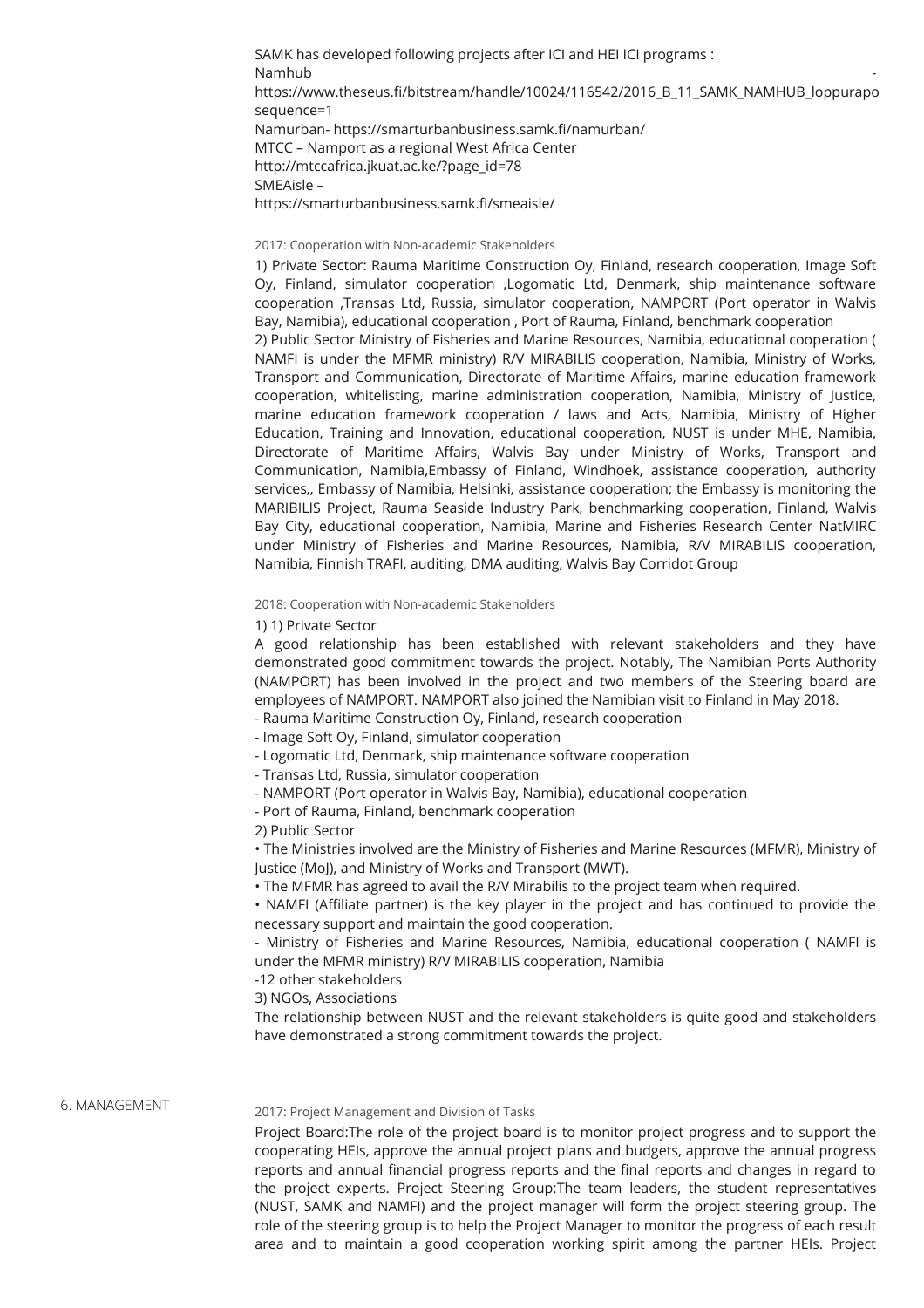Manager: Role and responsibilities: Reporting to EDUFI and to the project Board. The Project Manager is the chairman of the steering group and secretary of the project board. The Project Manager is in charge of the project design and quality, budget, processes and liaison with other participating organizations. Team leaders:Each team leader is responsible for the progress work and output of the result area. The team leader will report to the project manager on the progress of the result area.Teams The project has mixed teams (NUST, NAMFI SAMK). Each team member is nominated by the partners of the project. The teams are: 1)Capacity building 2) Curriculum team 3) Quality team 4) Facility and budget

2018: Project Management and Division of Tasks

There has been changes in the members of the board. The members are now:

1) Vice-Chancellor, Prof. Tjama Tjivikua, assisted by Dr Samuel John, NUST

2) Acting Director, Tobias Nambala, NAMFI

3) Permanent Secretary, Dr Moses Ministry of Fisheries and Marine Resources, Windhoek

4) Deputy Director, Ingrid Tjizo; Bilateral Affairs, Ministry of International Relations and Cooperation, Windhoek

5) Deputy Director, Patrick Silishebo, Maritime Safety and Security, DMA, Ministry of Works and Transport, Walvis Bay

6) Senior Ship Surveyor Theo Shipopyeni, DMA, Ministry of Works and Transport, Walvis Bay

7) Marine Manager Patrick Nawaseb, NAMPORT, Walvis Bay

8) Port Captain, Lukas Kufuna. NAMPORT, Walvis Bay

9) Dean, Chairman of the Board, Jaana Vase, SAMK, Faculty of Logistics and Maritime Technology, SAMK

10) Project Manager, Secretary of the Board, Meri‐Maija Marva, SAMK

Within NUST a system of Coordinators and Managers is developed, whereby the Coordinator is responsible for administrative reporting and management (including communication and cooperation with partners and other stakeholders), whereas the Manager executes the activities according to the plan from a technical perspective. The Project Services Unit thus facilitates high level implementation of the project, to ensure donor compliance. Communication is done via emails and official letters. NUST uses an Integrated Tertiary Software (ITS) for Financial administration. Number of board meetings: 5.

### 2017: Internal Quality Assurance and Monitoring Progress

NUST holds internal meetings every second week, to discuss the progress of activities. The Project Services Unit (PSU) of Namibia University of Science and Technology provides substantial administrative support to the project. The PSU monitors and evaluates the activities of the project and ensures adherence to Donor requirements. The Project Manager collects inputs from other team members and compiles the report, which is reviewed by PSU and submitted to SAMK. SAMK holds internal meetings at the Project Manager's discretion. SAMK uses work-pair meetings according to the timelines of Results and Activities. The RDI Finance department offers financial and other assistance and provides substantial administrative support to the project.

### 2018: Internal Quality Assurance and Monitoring Progress

NUST holds internal meetings every second week, to discuss progress of activities. The Project Services Unit of the Namibia University of Science and Technology provides substantial administrative support to the project. The PSU monitors and evaluates the activities of the project and ensures Donor requirements adherence. The Project Manager collects inputs from other team members and compiles the report, which is reviewed by PSU and submitted to SAMK.

No changes in SAMK.

### 2017: Procurement

Procurement of Namibia maritime education consultant Clive Kambogarera. Mr Kambogarera has worked in the field of maritime education for 20 years and knows the maritime education framework of Namibia very well, as well as the educational processes, facilities and staff members of NAMFI.

- The procurement from Länsirannikon Koulutus Oy Ltd is under budgeted sum.

- The procurement from the Namibian Maritime and Fisheries Institute is under the budgeted sum.

- The procurement process of R/V MIRABILIS simulator software and SERTICA Ship Maintenance software will start during 2018.

- The procurement process of ship simulator software will start during 2018.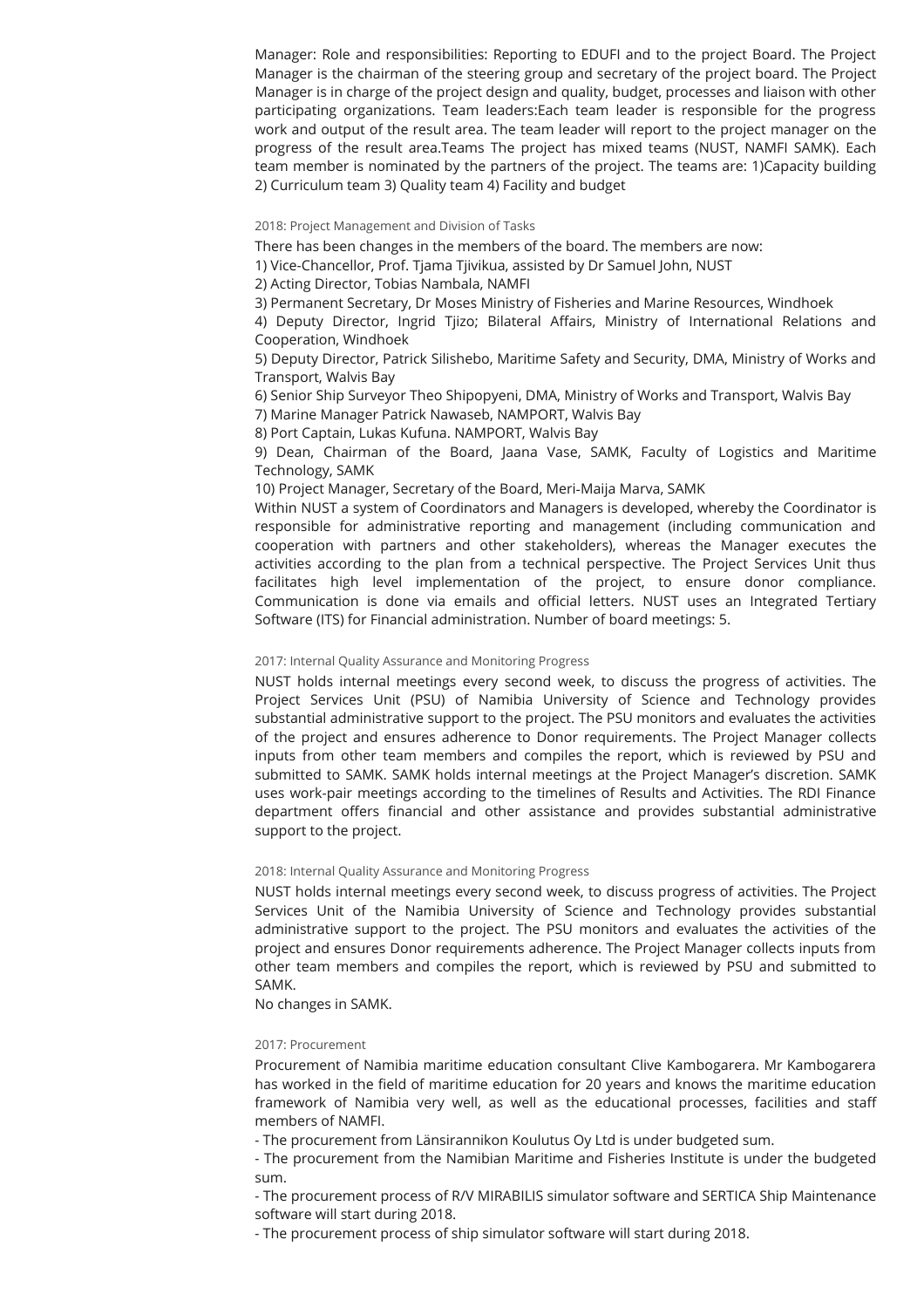2018: Procurement No procurement has done yet.

### 7. VISIBILITY

### 2017: Communication and Dissemination

- A communication plan has been developed for the project. It outlines the objectives, target groups, activities, type of information to be disseminated and communication channels to be used to disseminate the information. Additionally, a website is under development, which will also be used as a mode of communication.

- The main dissemination was executed during the year 2017 with the MARIBILIS project launch event on 18.10.2017 in Namibia, and with meetings with important stakeholders in Namibia on 14.10 – 27.10.2017

2018: Communication and Dissemination

A communication plan has been developed for the project. It outlines the objectives, target groups, activities, type of information to be disseminated and communication channels to be used to disseminate the information. A website has also been developed by NUST and is being updated with Projects' news and other relevant documents. The website may be accessed through this link; http://maribilis.nust.na/

### 2017: Publications and Articles

https://economist.com.na/29431/education/research-miracle-as-mirabilis-sails-into-maribilismarine-research-project/ https://www.linkedin.com/pulse/maribilis-project-logo-competition-daniel-pemphero-mgawi http://www.nbc.na/news/project-broaden-namibias-maritime-education-and-traininglaunched.13677

https://www.namibiansun.com/news/maritime-studies-at-nust2017-10-31 http://www.nust.na/sites/default/files/newsletter/27%20October%202017.pdf

2018: Publications and Articles None

8. MOBILITY

## Mobility Actions

|                     | Female | Male |
|---------------------|--------|------|
| <b>BA Students</b>  | ი      | 0    |
| <b>MA Students</b>  | U      | O    |
| <b>PhD Students</b> | ი      | O    |
| Staff               | 4      | 8    |
| Total               |        |      |

2017: Describe Mobility Actions

- Professional trip of Heikki Koivisto and Toni Haapanen, SAMK 11. – 22.2.2018 Sending Country Finland, receiving country Namibia, 11 days, 2 males.

- Professional trip of Namibia delegation to Finland, 17.5. – 23.5.2018, Sending country Namibia, receiving country Finland,7 days, 6 males

- Professional trip of Kai Raikunen and Jarno Laine to Namibia, 24.10 – 9.11.2018, sending country Finland, receiving country Namibia, 17 together days, 2 males

- Professional trip of Riitta Tempakka, Toni Haapanen and Heikki Koivisto, 1.11. – 11.11.2018, sending country Finland, receiving country Namibia, 10 days 2 males, 1 female.

- Female 2

- Men 3

2. Professional visit to Namibia 14.10 – 31.10.2017

- Sending country: Finland

- Receiving country: Namibia
- 14 / Days 3 persons, 9 days / 4 persons
- Female 2
- Men 5
- Mobility Actions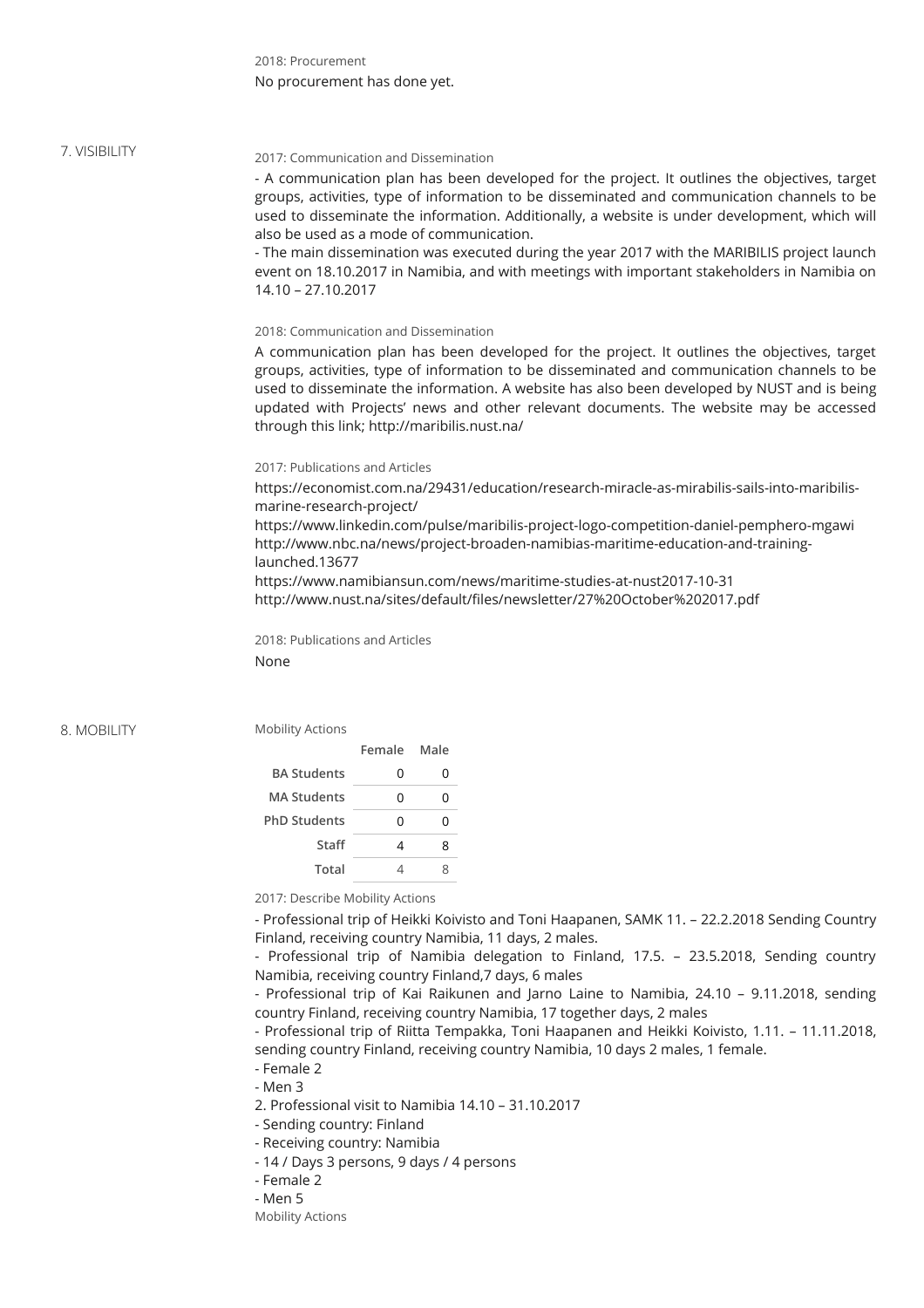|                     | Female Male |    |
|---------------------|-------------|----|
| <b>BA Students</b>  | ი           | 0  |
| <b>MA Students</b>  | U           | U  |
| <b>PhD Students</b> | U           | U  |
| Staff               | 1           | 11 |
| Total               |             | 11 |

2018: Describe Mobility Actions

- Professional trip of Heikki Koivisto and Toni Haapanen, SAMK 11. – 22.2.2018 Sending Country Finland, receiving country Namibia, 11 days, 2 males.

- Professional trip of Namibia delegation to Finland, 17.5. – 23.5.2018, Sending country Namibia, receiving country Finland,7 days, 6 males

- Professional trip of Kai Raikunen and Jarno Laine to Namibia, 24.10 – 9.11.2018, sending country Finland, receiving country Namibia, 17 together days, 2 males

- Professional trip of Riitta Tempakka, Toni Haapanen and Heikki Koivisto, 1.11. – 11.11.2018, sending country Finland, receiving country Namibia, 10 days 2 males, 1 female.

9. LESSONS LEARNED

#### 2017: Challenges and Good Practices

- Cultural differences between Finnish and African Partners.

- The personal contact network is essential when working in Namibia or South Africa.

- The Finnish Embassy's support, assistance and authority services have been very important since the maritime education is conducted in such a regulatory way, concerning 5 different ministries.

- A personal contact network is essential when working in Namibia or South Africa.

- It is important to understand fear of changes, and is understandable in humanity.

### 2017: Challenges and Good Practices

2018: Since the maritime education is so regulatory conducted it would be so important that the Ministries involve in Namibia would understand their importance role in the framework.

10. OTHER ISSUES 2017: Questions or Comments?

2018: Questions or Comments?

#### 11. USE OF FUNDS

|                                     | €      |        |
|-------------------------------------|--------|--------|
| Approved budget 2017-2020           | 874929 |        |
| <b>Total MFA Funding</b>            | 699943 |        |
| <b>Total Self Financing:</b>        | 174985 |        |
|                                     |        |        |
|                                     |        | €      |
| Overall expenditure of Finnish HEIs |        | 157759 |
| Overall expenditure of Foreign HEIs |        | 30194  |
| Total expenditure                   |        | 187953 |
|                                     |        |        |

| HEI ICI Programme 2017 used<br>funding |             | Total $\epsilon$ |
|----------------------------------------|-------------|------------------|
| Total MFA Funding Used 2017            | - 150362.76 | 150362 €         |
| Total Self Financing Used 2017         | -37590.69   | 37590€           |